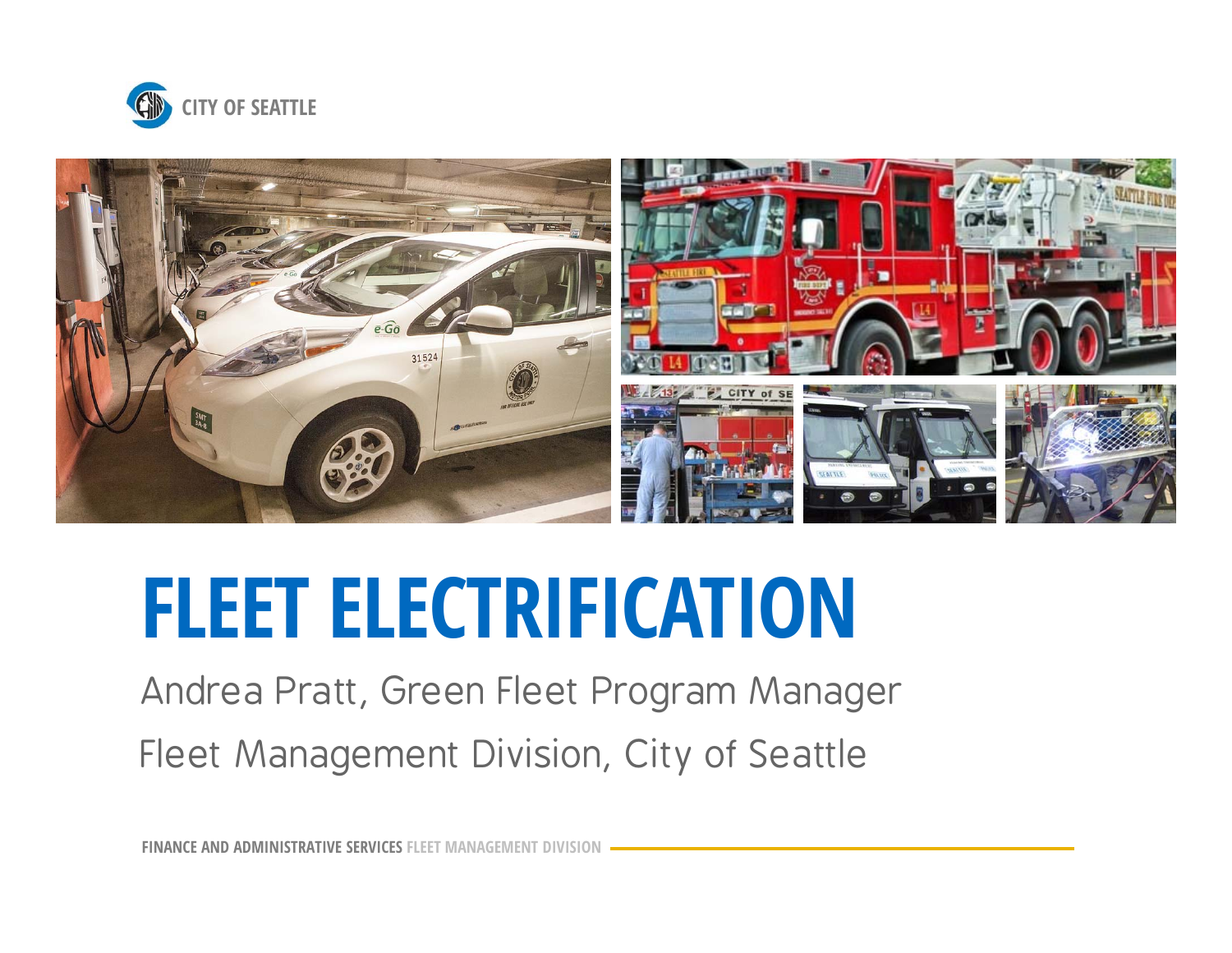#### **CITY OF SEATTLE FLEET**



- •4,000 vehicles maintained
- •11 garages & 5 warehouses
- • All city departments: Police, Fire, Utilities, Parks, SDOT, etc.



- •• 100 Battery electric (BEV) •
- •• 65 Plug-in hybrids (PHEV) •
- • 500+ conventional hybrids



#### **FLEET OPERATIONS ALT FUEL FLEET EVSE INFRASTRUCTURE**

- 250 Fleet EVSE over 11 locations
- 1 DCFC for fleet use (480v)
- • Large EVSE expansion project underway – 400 EVSE installed by 2023

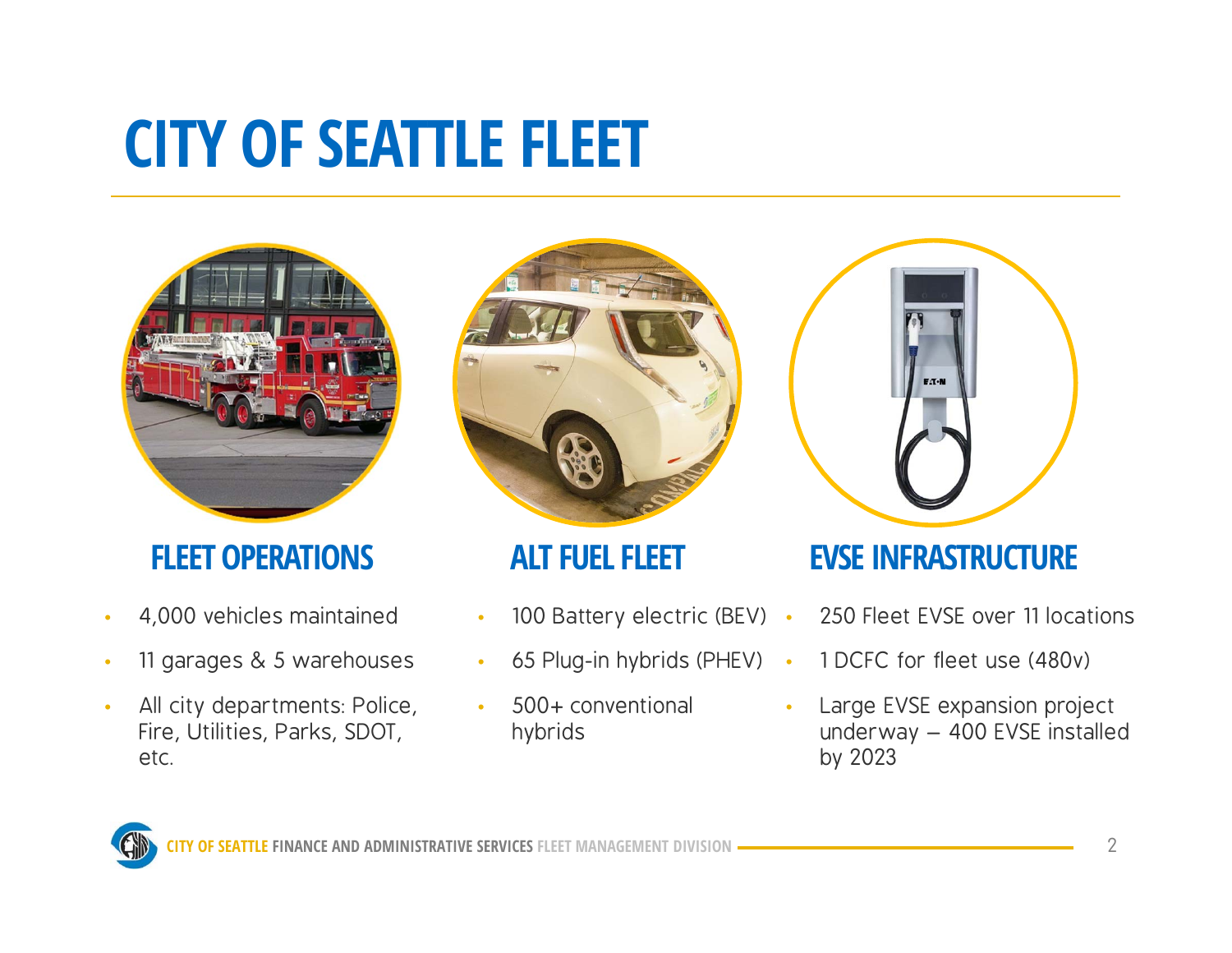

Powering a new generation of clean cars with carbon neutral electricity.



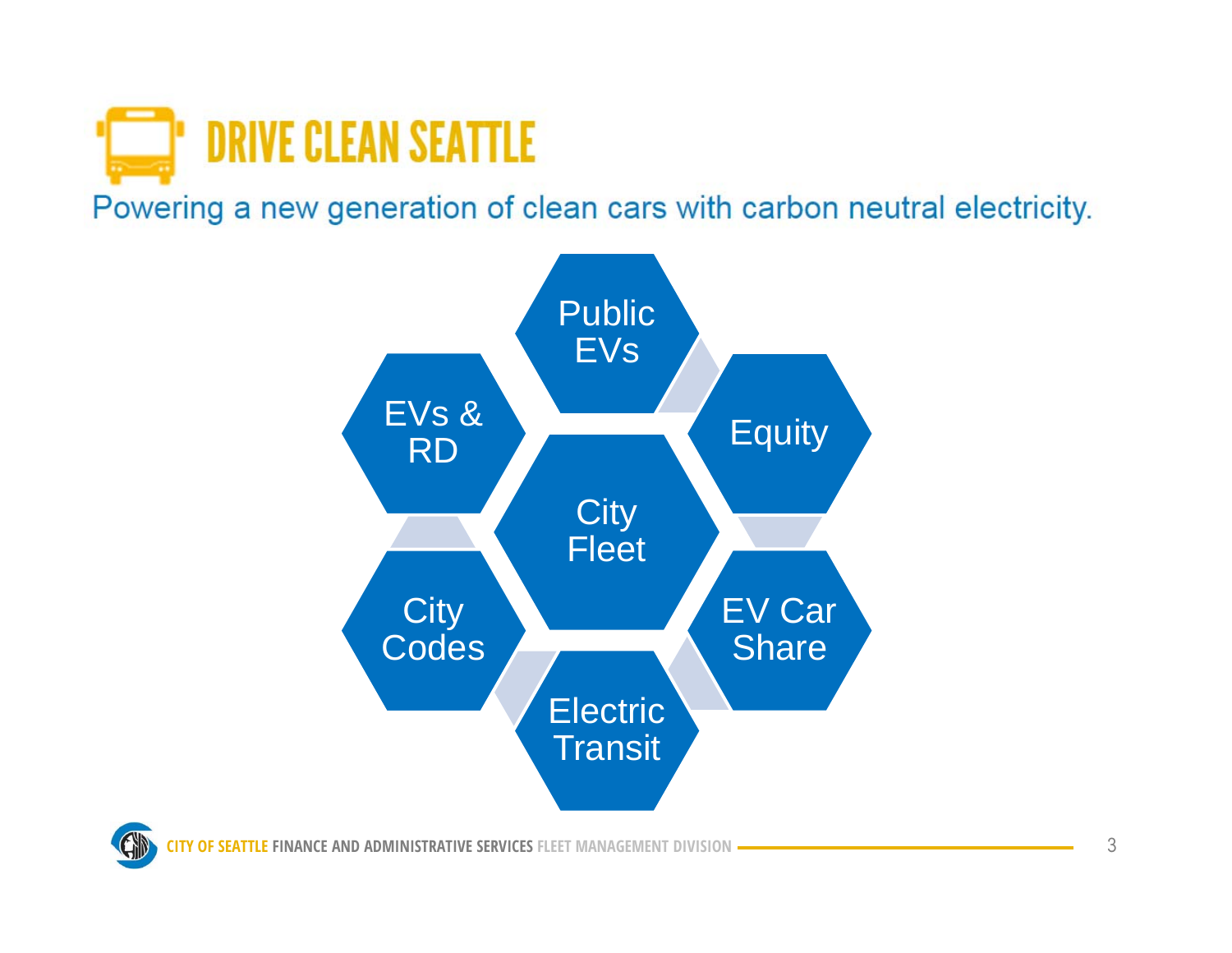

Powering a new generation of clean cars with carbon neutral electricity.



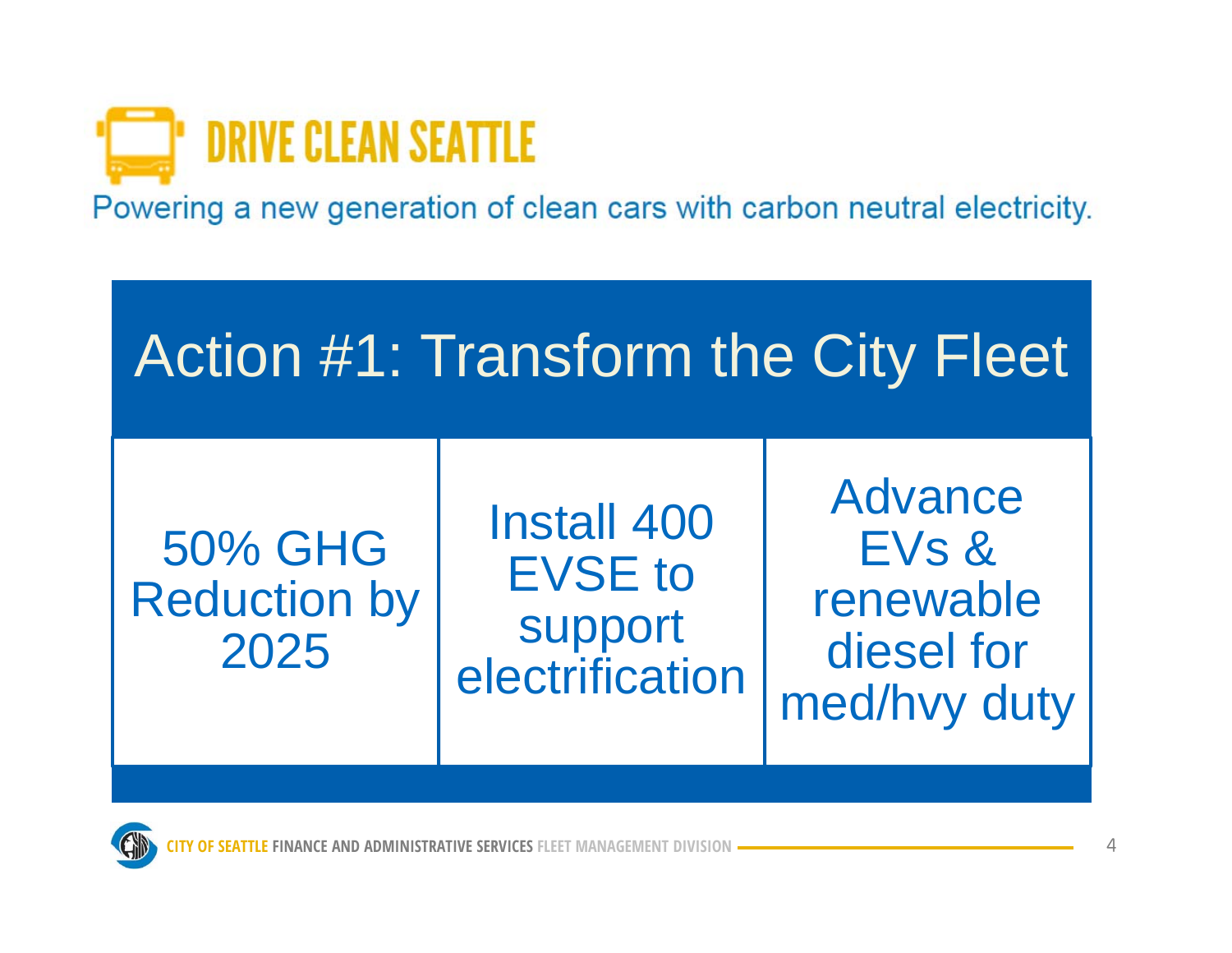#### **REDUCED GHG EMISSIONS**

**Replacing hybrids with BEVs = 98-99% GHG reduction/vehicle**

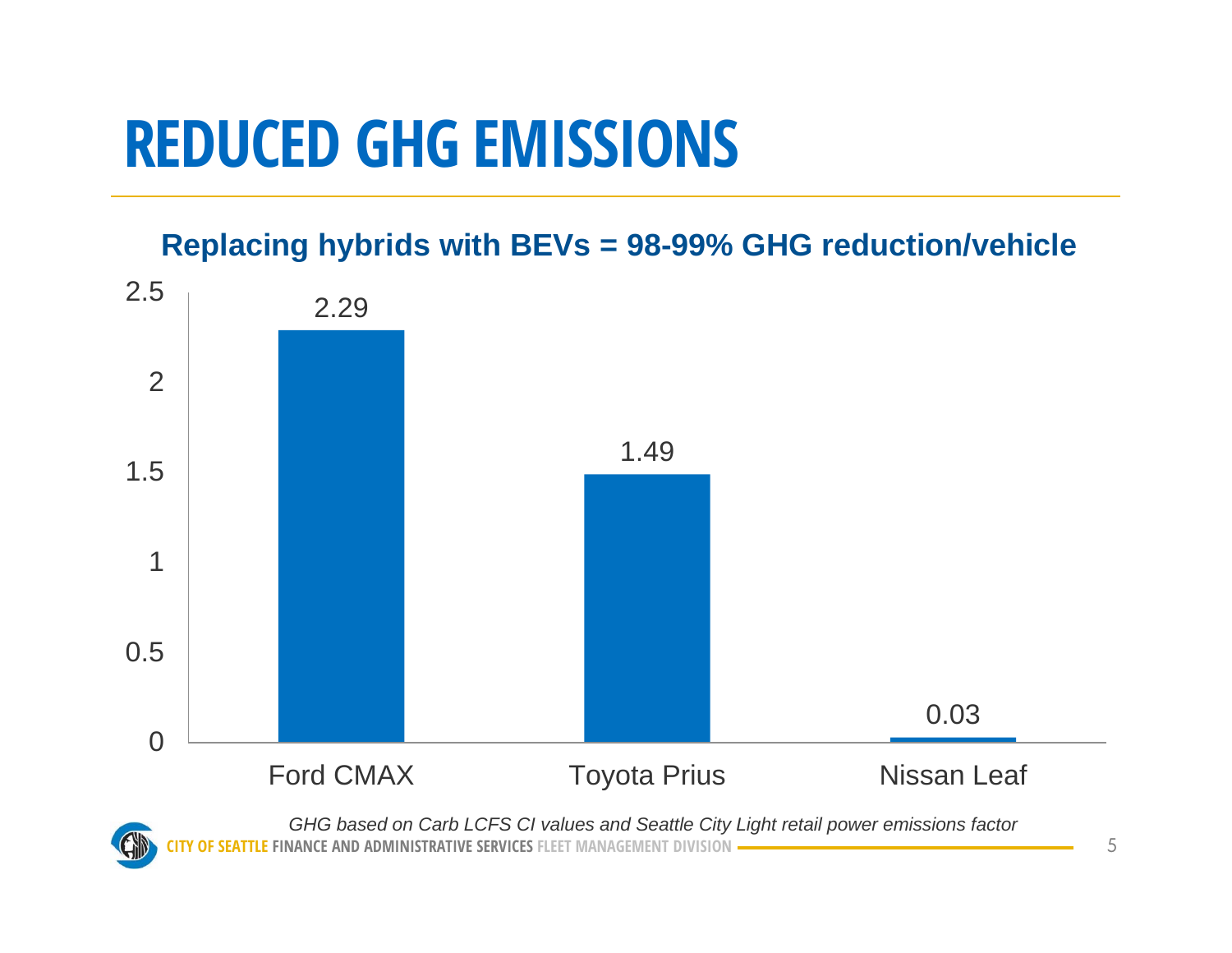#### **REDUCED LIFETIME FUEL COST**

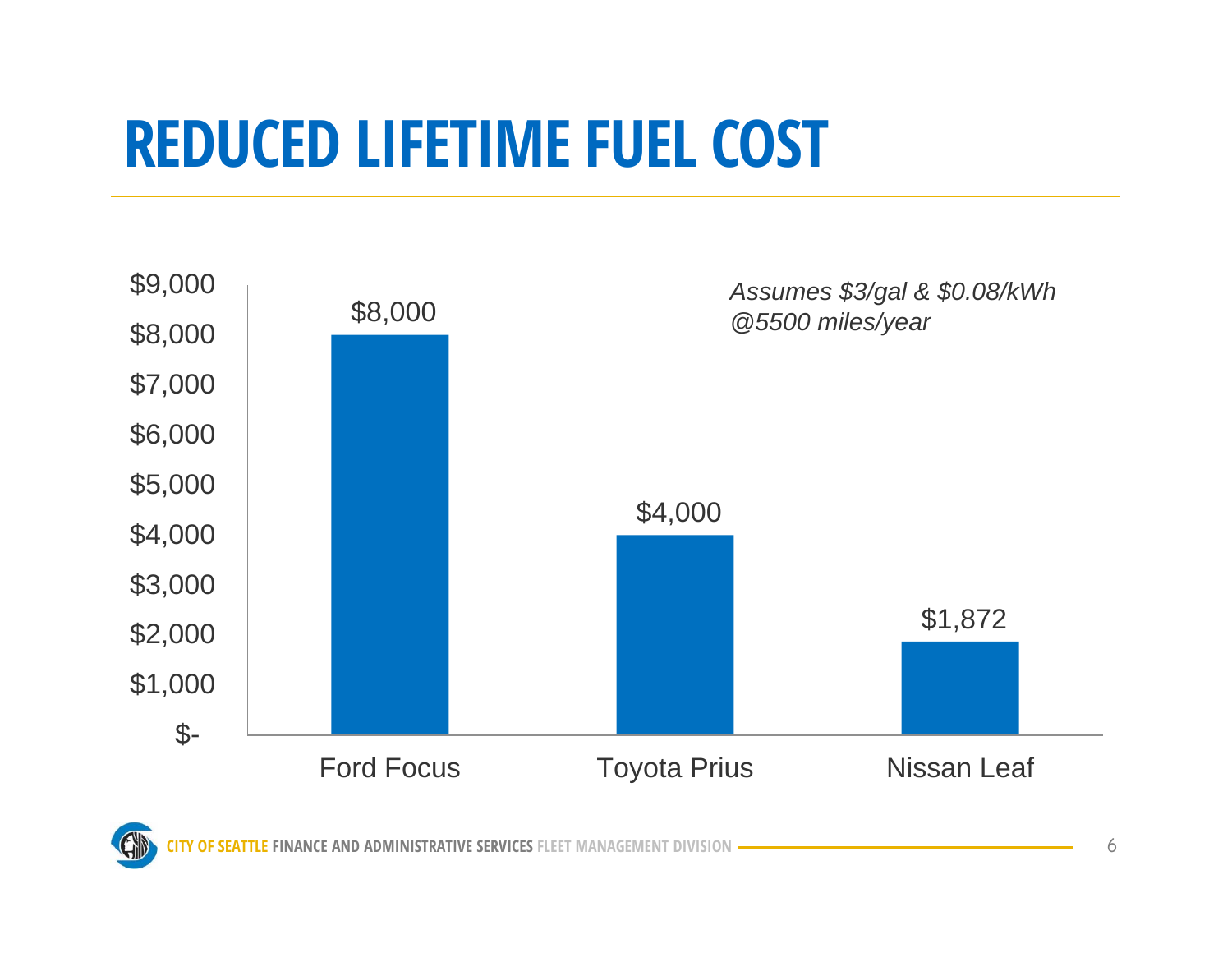#### **REDUCED OPERATING COSTS**

#### $TCO = Acquisition + Life Fuel + Life Mail. - Salvage$

|            | Type Description Life |                  | Acq.     | <b>Fuel</b> |          | Maint. Salvage | <b>TCO</b> |
|------------|-----------------------|------------------|----------|-------------|----------|----------------|------------|
| Gas        | <b>Ford Focus</b>     | 10 yrs           | \$21,284 | \$8,000     | \$11,790 | \$2,128        | \$38,946   |
|            | Hybrid Ford CMAX      | $10 \text{ yrs}$ | \$25,028 | \$5,830     | \$6,481  | \$2,503        | \$34,836   |
| <b>BEV</b> | Nissan Leaf           | 10 yrs           | \$22,638 | \$1,980     | \$5,553  | \$2,264        | \$27,907   |

Fleet operating cost for 300 passenger sedans:

| <b>Savings</b> |  | \$2,078,700           |
|----------------|--|-----------------------|
|                |  | BEVs: \$ 8,372,160    |
|                |  | Hybrids: \$10,450,860 |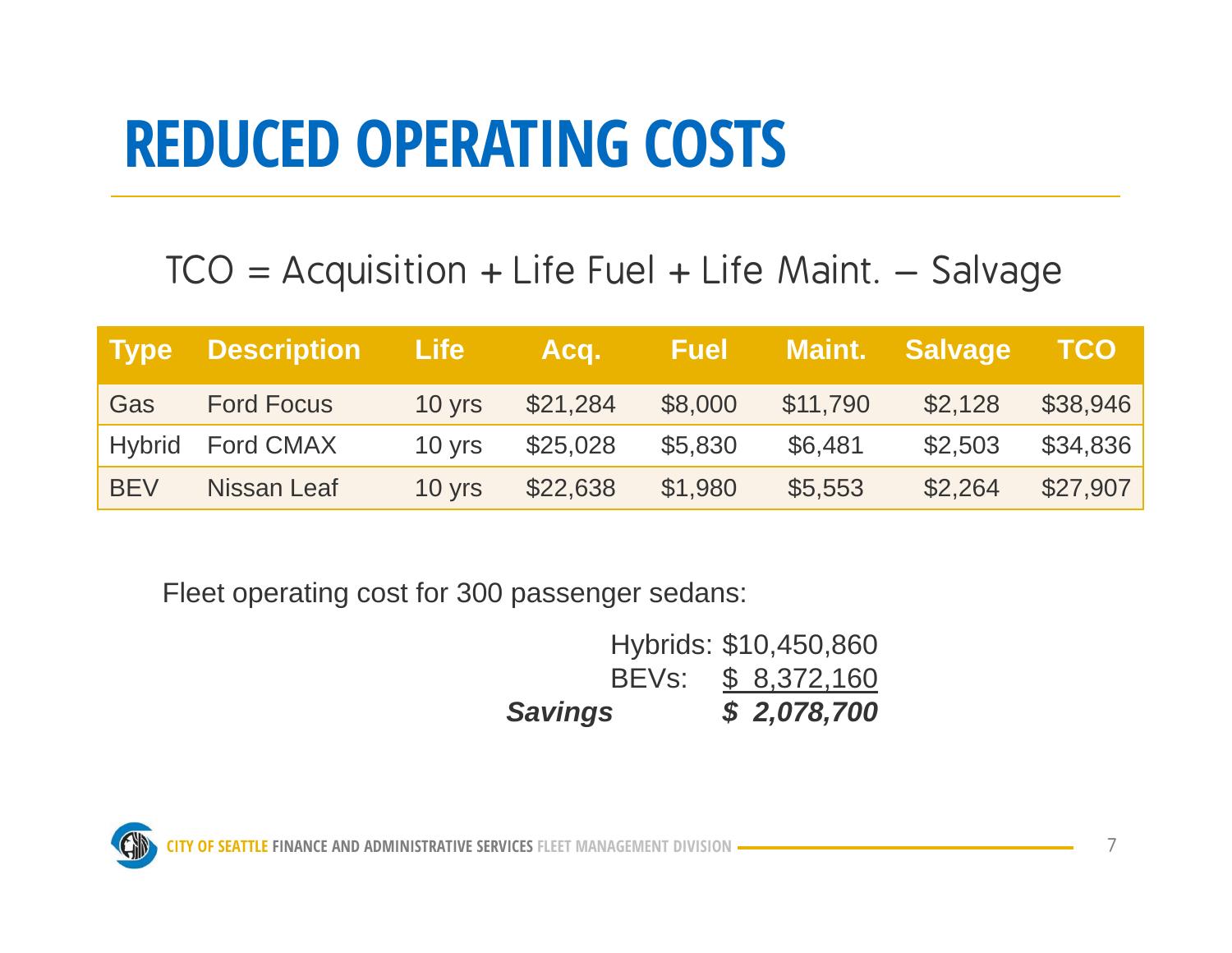# **EVSE STRATEGY & CONSIDERATIONS**

**Intent** – design *efficient* and *cost effective* EVSE systems to facilitate on-going fleet electrification

#### **Considerations**:

- • Start small but plan big – work on smaller installations while planning larger projects to maintain progress
- •• ID vehicle location and existing electrical capacity
- •Secured facility (*behind the fence*)? "Dumb vs. Smart"
- •Battery size <sup>+</sup> dwell time = EVSE amperage
- • Every facility is different – no one size fits all and costs are not linear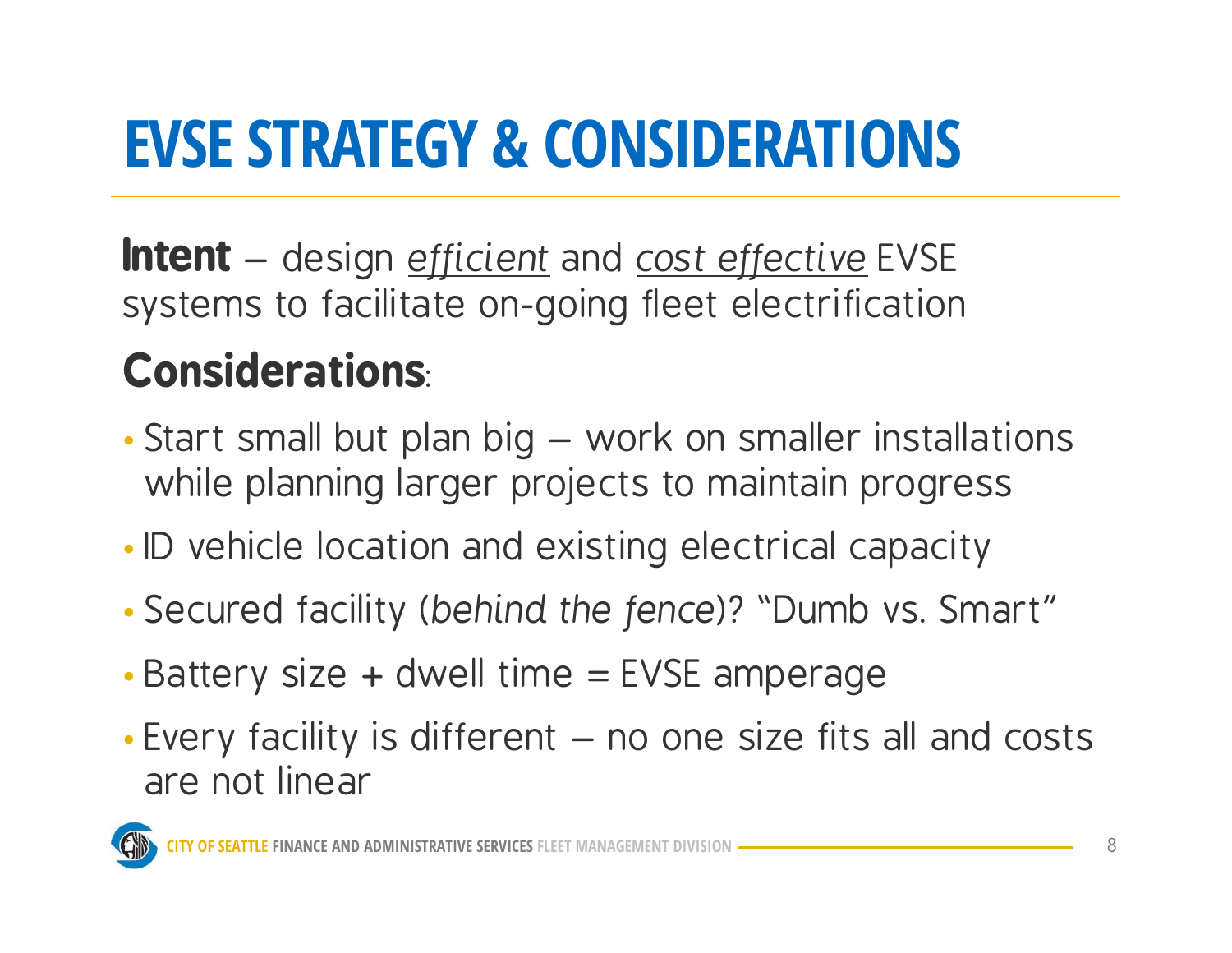



NANCE AND ADMINISTRATI 9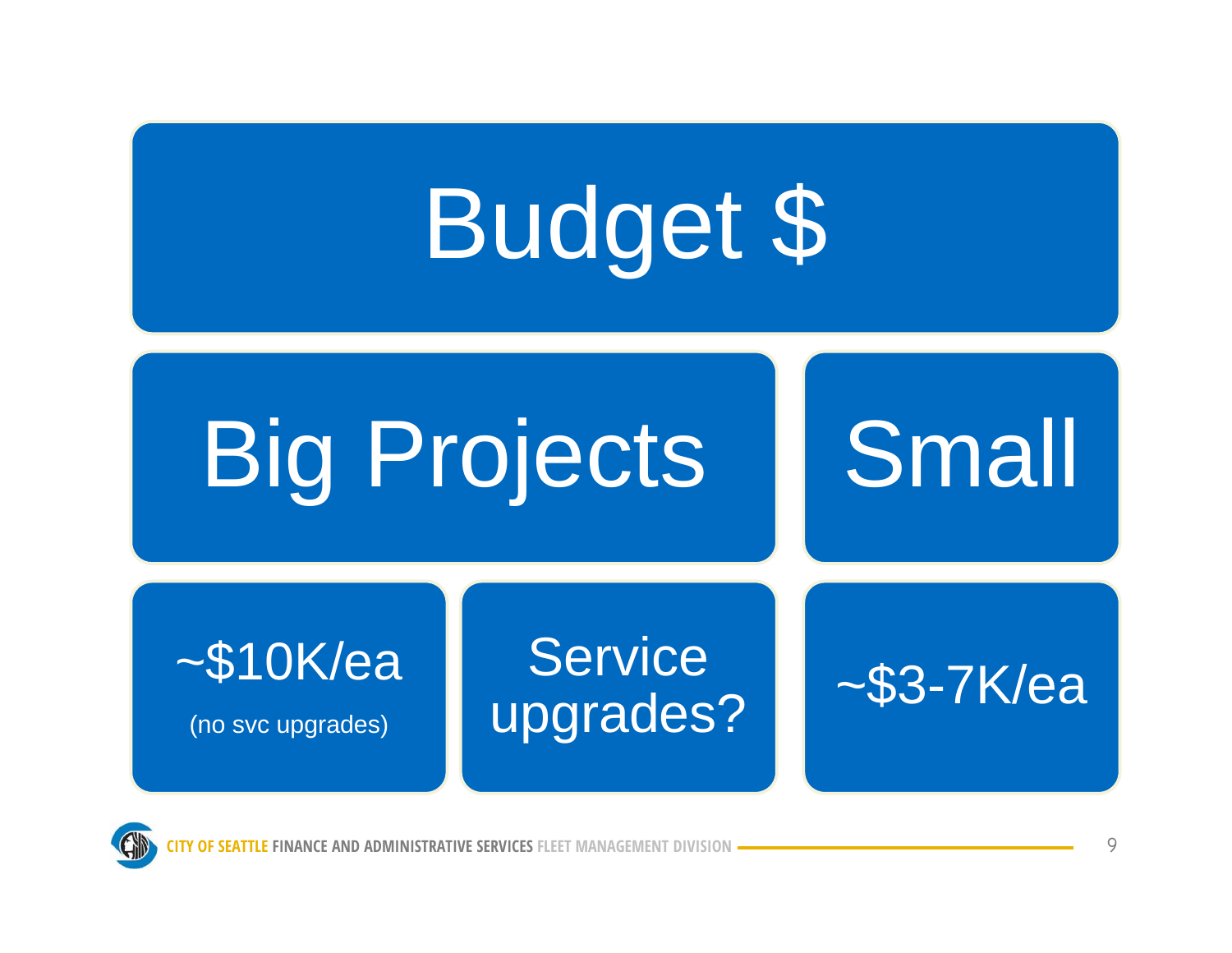#### **EVSE PROJECT MAP – SATELLITES & HUBS**



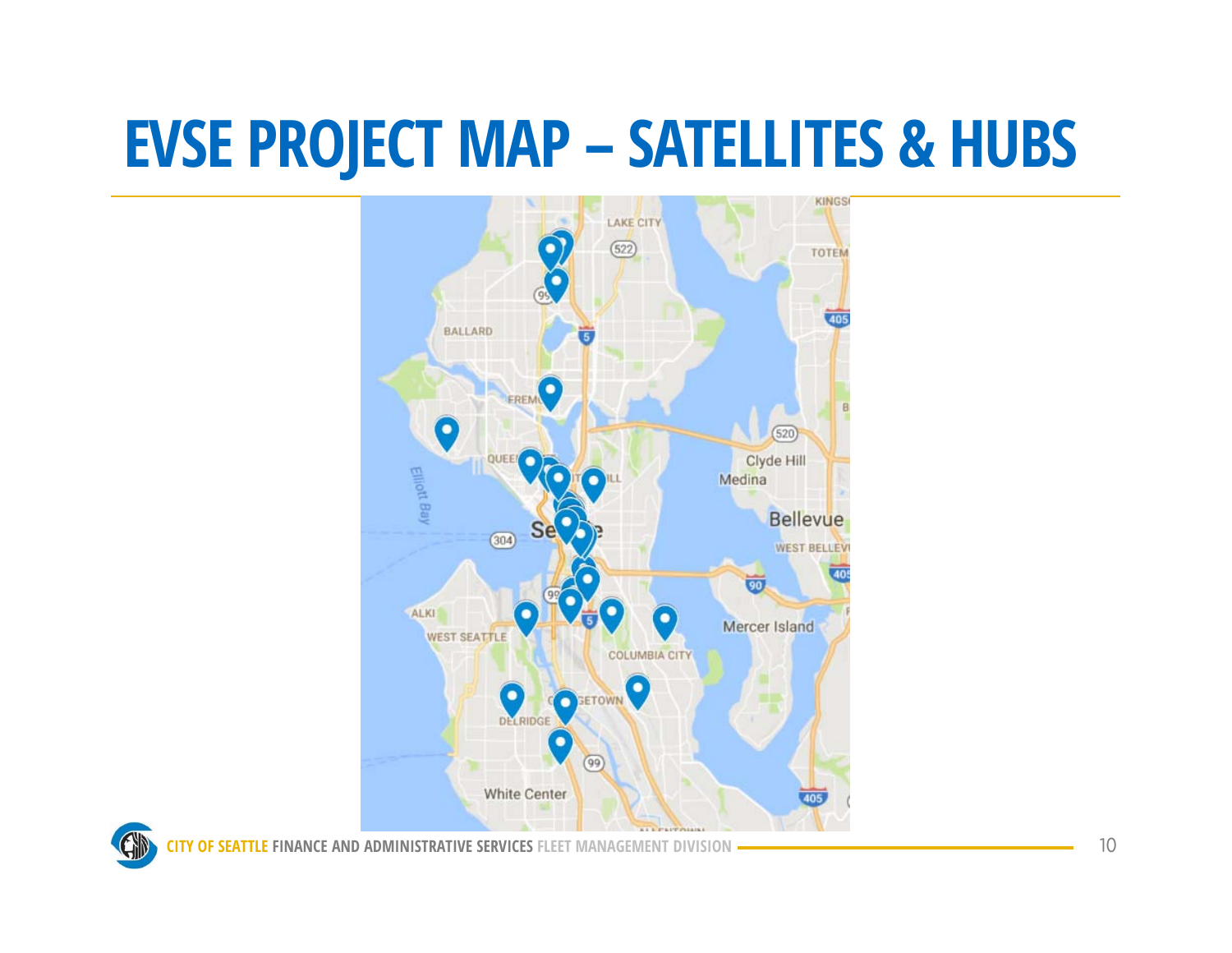#### **SEATTLE MUNICIPAL TOWER (SMT)**



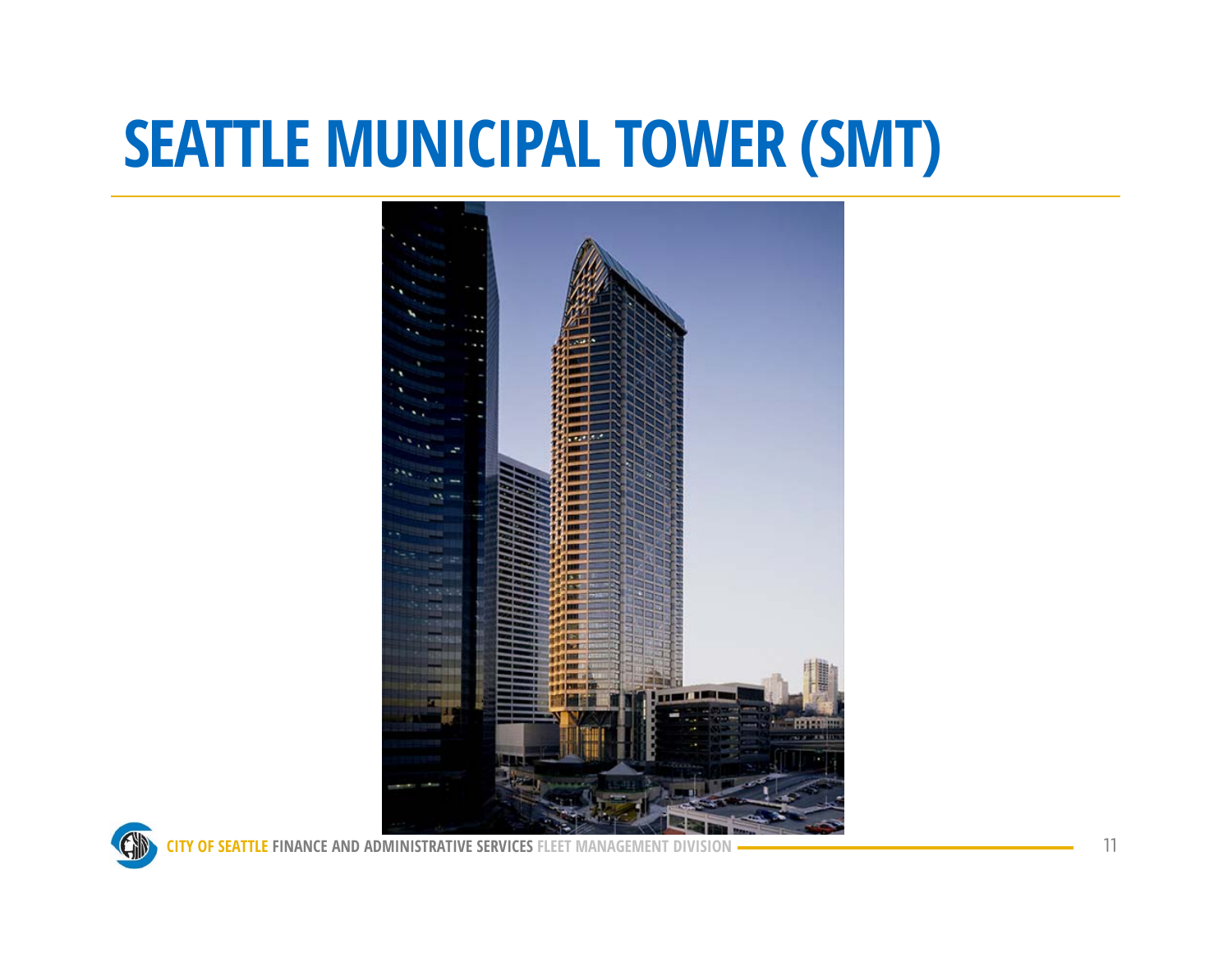# **SMT PROJECT**



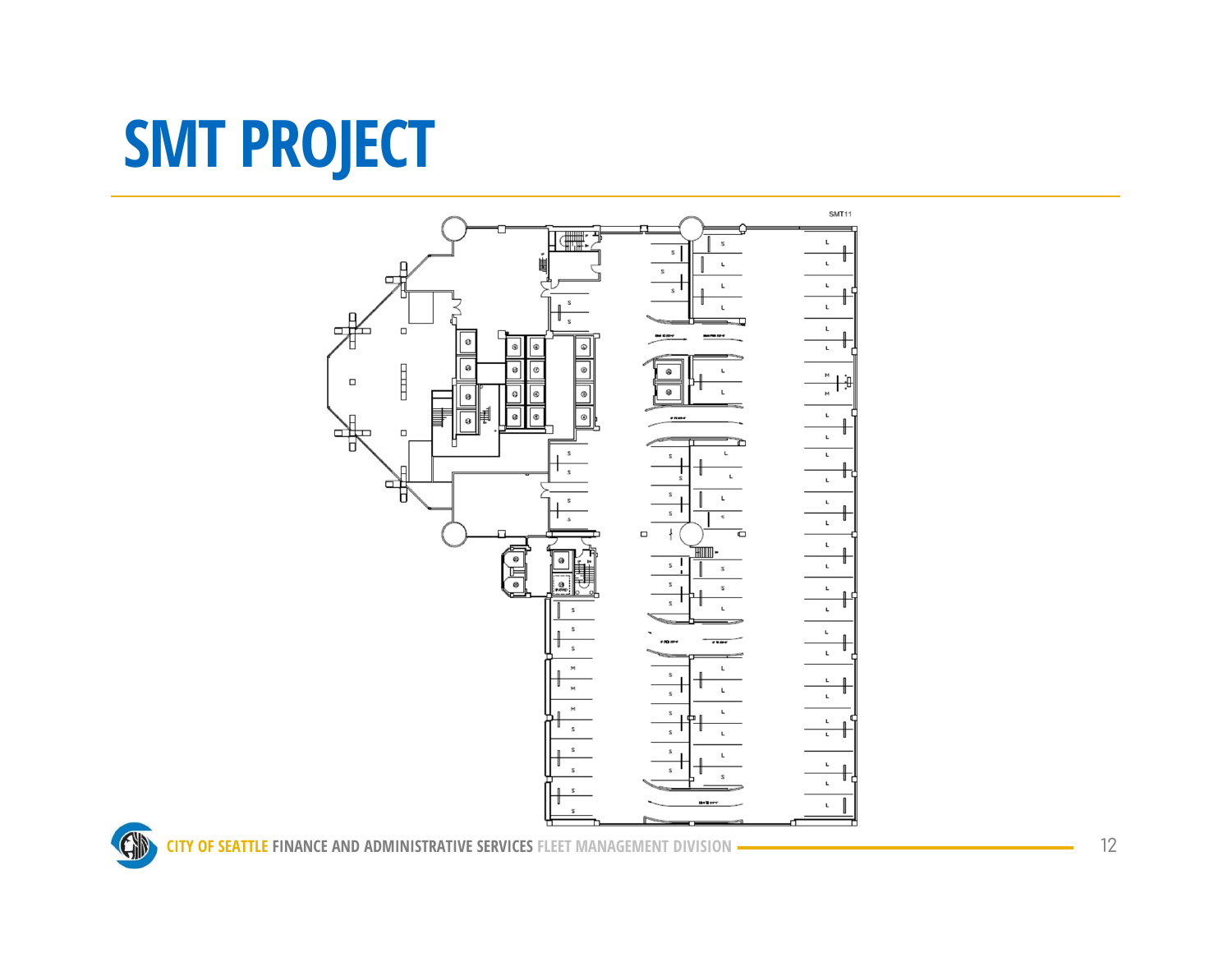#### **LOAD MGMT EVSE VS. BASIC "DUMB" EVSE**

|                                      | Basic                                                                                                           | Powershare  | Panelshare |
|--------------------------------------|-----------------------------------------------------------------------------------------------------------------|-------------|------------|
| L2 Options Overview & Cost Comp.     | 0<br><b>UI</b><br><b>GUIPPERCREEK</b><br><b>ELECTRIC VEHICLE</b><br><b>CHARGE BILITION</b><br><b>HIGH POWER</b> |             |            |
| <b>Equipment Price</b>               | \$600                                                                                                           | \$7,500     | \$1,650    |
| <b>Annual Network Fees</b>           | NА                                                                                                              | \$616       | \$308      |
| Equipment Cost for 150 vehicles      | \$90,000                                                                                                        | \$562,500   | \$247,500  |
| Annual Network Fees for 150 vehicles | 0                                                                                                               | \$46,200    | \$46,200   |
| 10 Year Equip + Network Cost*        | \$90,000                                                                                                        | \$1,024,500 | \$709,500  |

\*cost does not include staff time for administration of networked charger system (~0.25-0.5 FTE), additional construction cost related to IT system set up, troubleshooting, commissioning or cost related to repeaters or cell service reception (equipment on floor 10 could impact cell reception). Also maintenance of units is not included, which is historically more for networked EVSE units.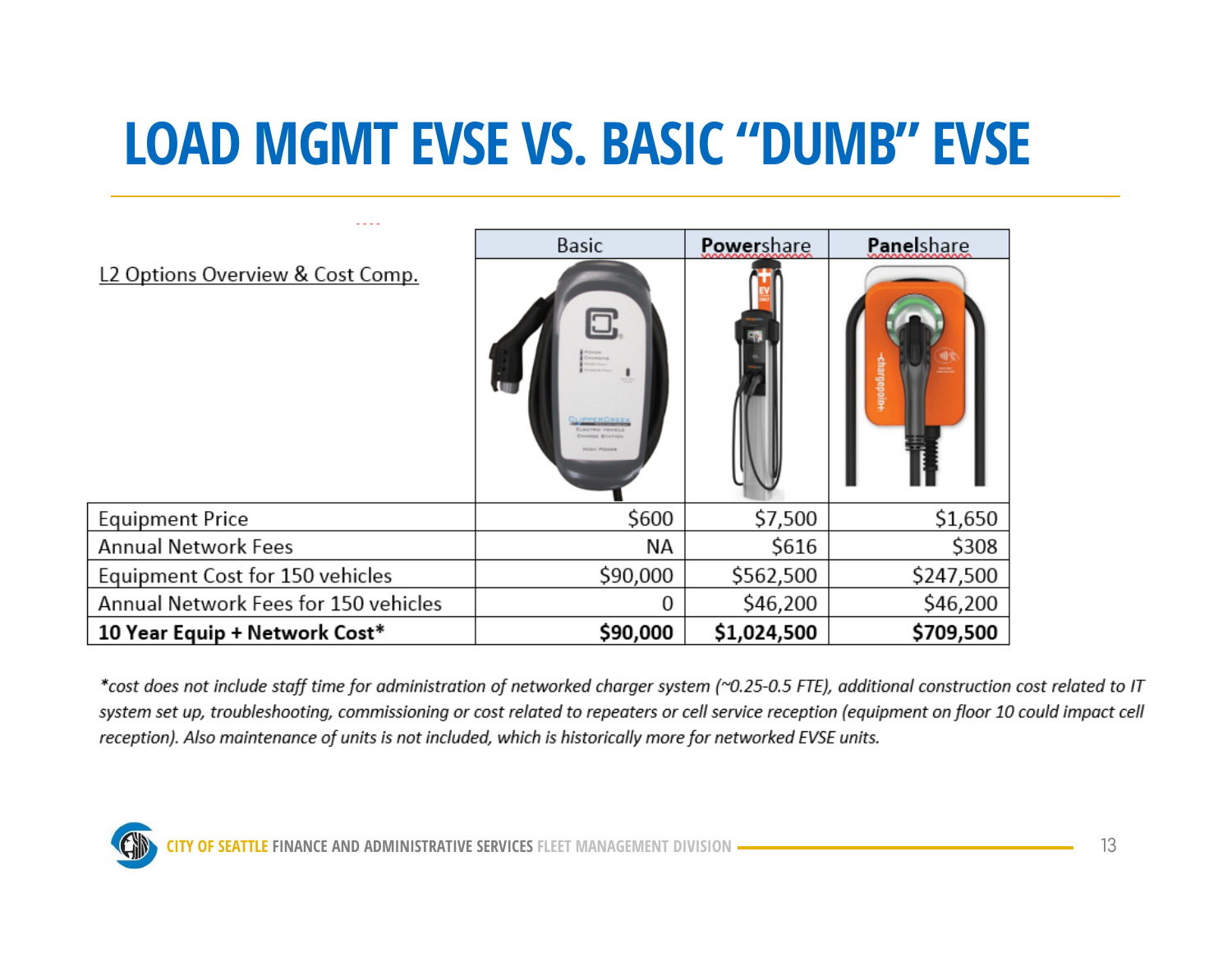## **LESSONS LEARNED – EVSE RIGHTSIZING**

- •**Battery size**
- **Fleet dwell time**
- •**Amperage needed**
- *May not need a full 40amp L2 for small vehicles with long dwell times*
- Nissan Leaf Battery size = 24kWh = 90 miles of range L2 charge time:  $4 - 6$  hrs *Charge time assumes 32amp continuous load* 
	- Chevy Bolt Battery size = 60 kWh = 240 miles of range

**Average Fleet Dwell Time = 14 hours** 



Tesla Model  $X -$  Battery size = 100 kWh = 290 miles of range ٠



(assumes one shift, no overtime)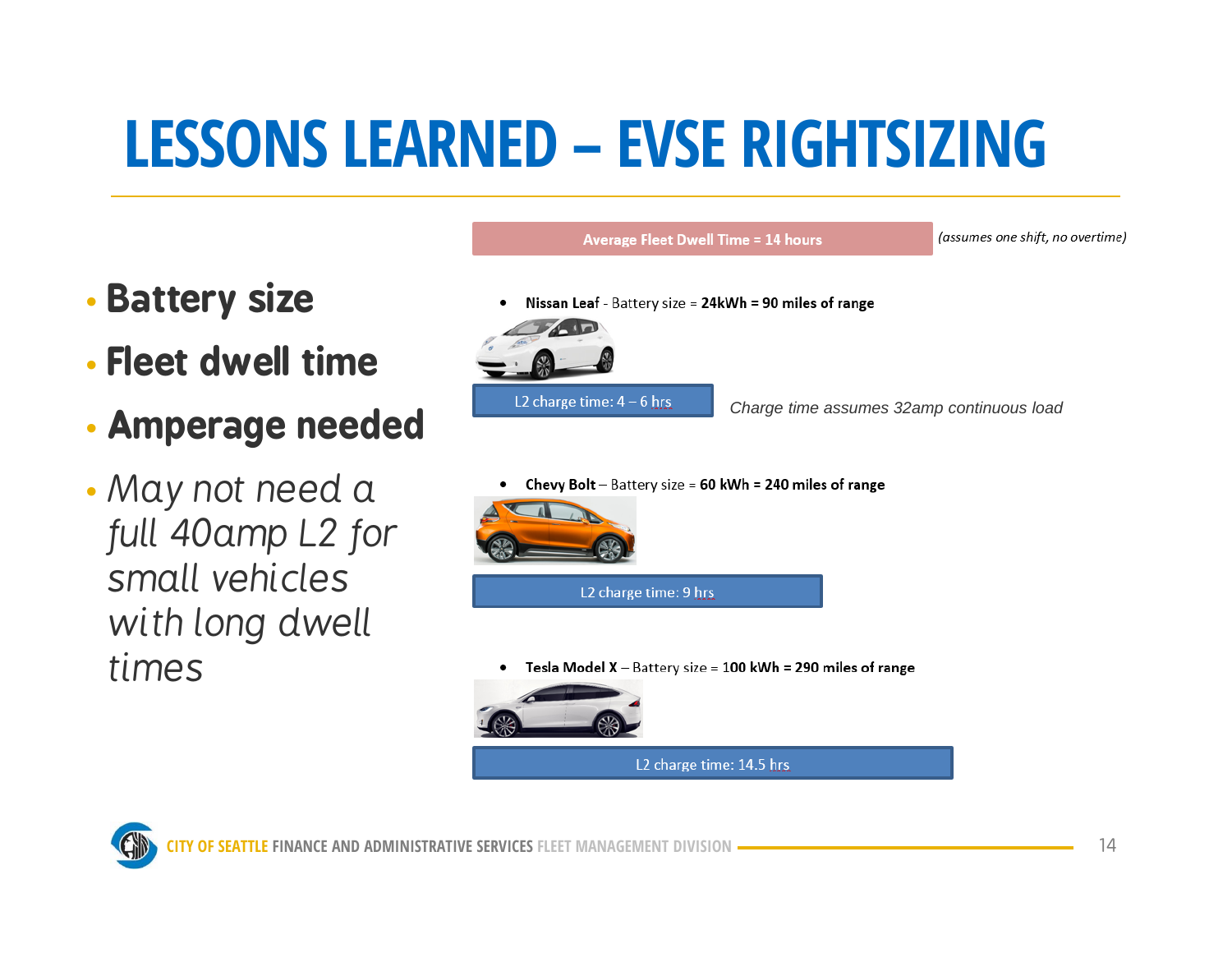### **SMT SOLUTION? DECREASE AMPS.**

- • Project design team confirmed that a 25amp charger will charge a 60kWh battery from empty to 99% full in 14 hours
- •• This will decrease power needs by ~40%, provide appropriate cost controls and future proof for larger battery sizes



LCS-25 EVSE, 20 Amp Level 2, 240V, 25 ft cable EV Charging Station



| <b>Add to Cart</b> |  |  |  |  |
|--------------------|--|--|--|--|
|                    |  |  |  |  |
| $\overline{1}$     |  |  |  |  |
| У                  |  |  |  |  |
|                    |  |  |  |  |

**★★★★** 17 reviews / Write a review

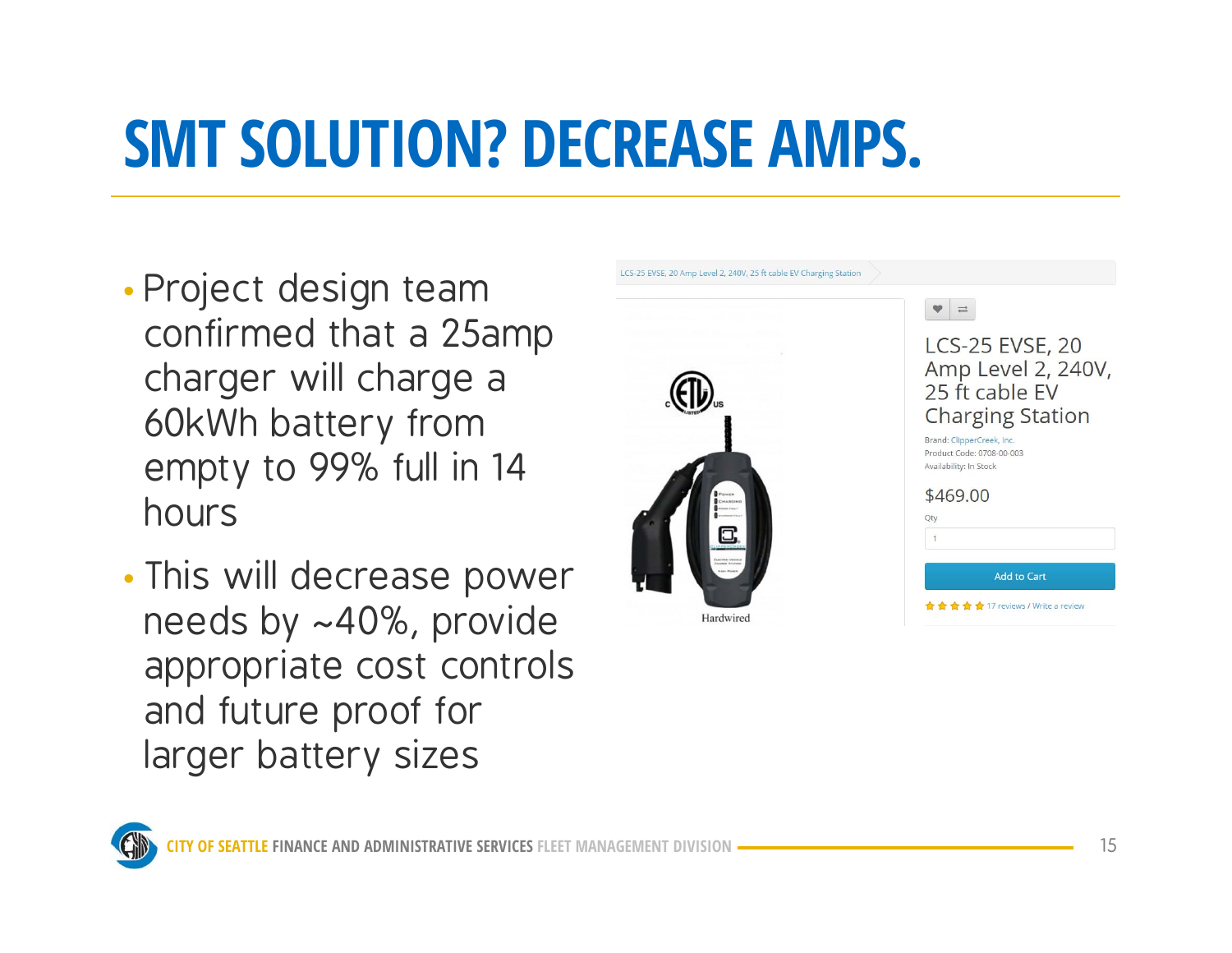# **SEAPARK GARAGE PROJECT**

- Install 100+ EVSE at SeaPark Garage
- • Fleets is partnering with Seattle City Light and EPRI to turn into R&D load mgmt. study
- • Up to 3 technologies will be studied and contrasted
- ROIs & user surveys included



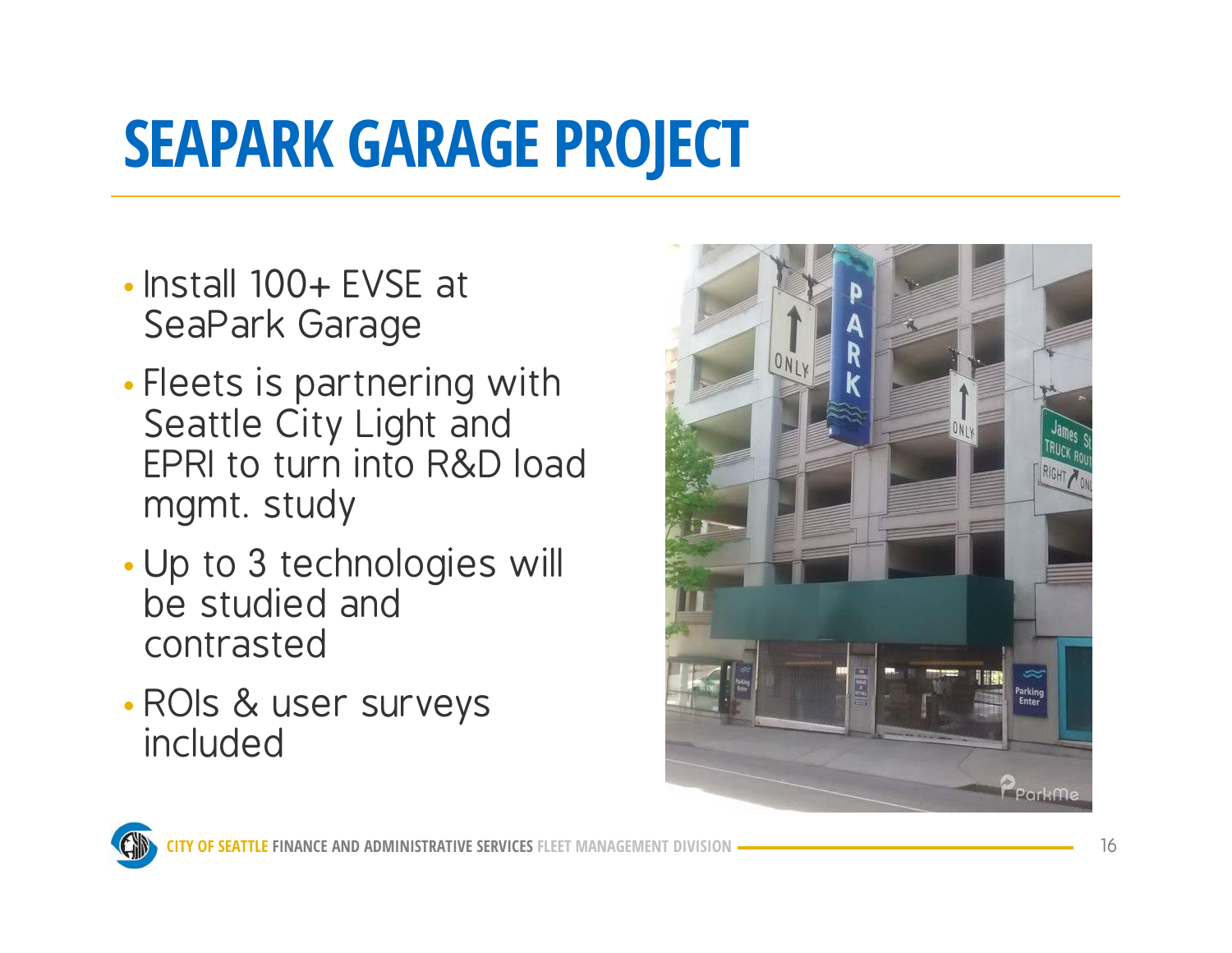## **EVSE INSTALLATION CONSIDERATIONS**

- Infrastructure lead time  $\neq$  vehicle lead time
	- Could be 18-24 months vs. 3 months so start planning early
- •• Installation guidelines – create them
	- Install as close to service/panel as possible to reduce costs
		- (ie- rearrange parking! \*gasp\*)
	- Provisions to separately meter load
	- Verify cell service prior to smart EVSE install
	- Install larger conduit to allow for future expansions
	- Commission units per manufacturer specs <u>and</u> a vehicle / simulator
- • Capacity/Grid Constraints
	- Load mgmt. may make sense
	- Solar panel or LED offsets/Decentralize EVs

**CITY OF SEATTLE FINANCE AND ADMINISTRATIVE SERVICES FLEET MANAGEMENT DIVISION**○ Partner with local utility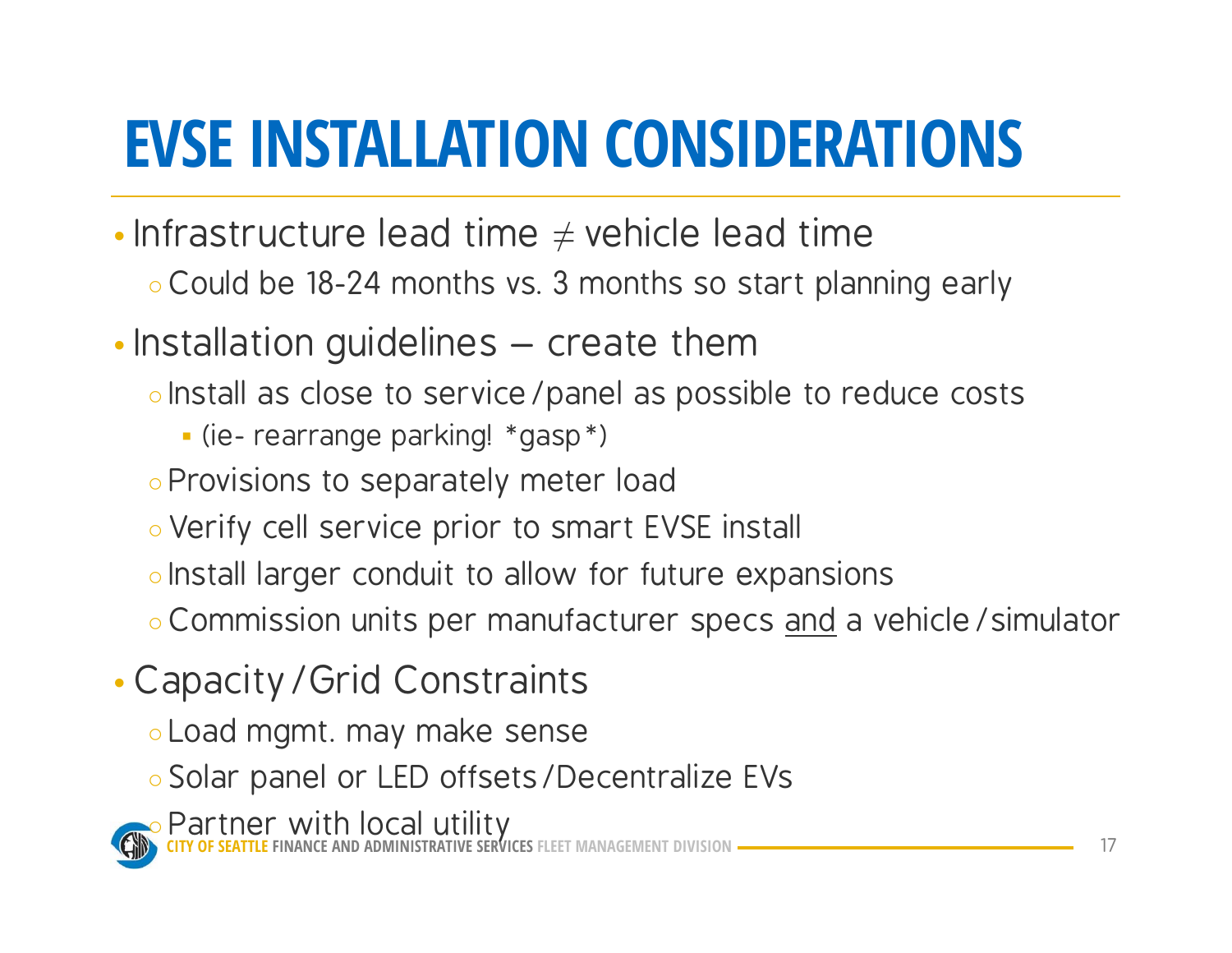



GD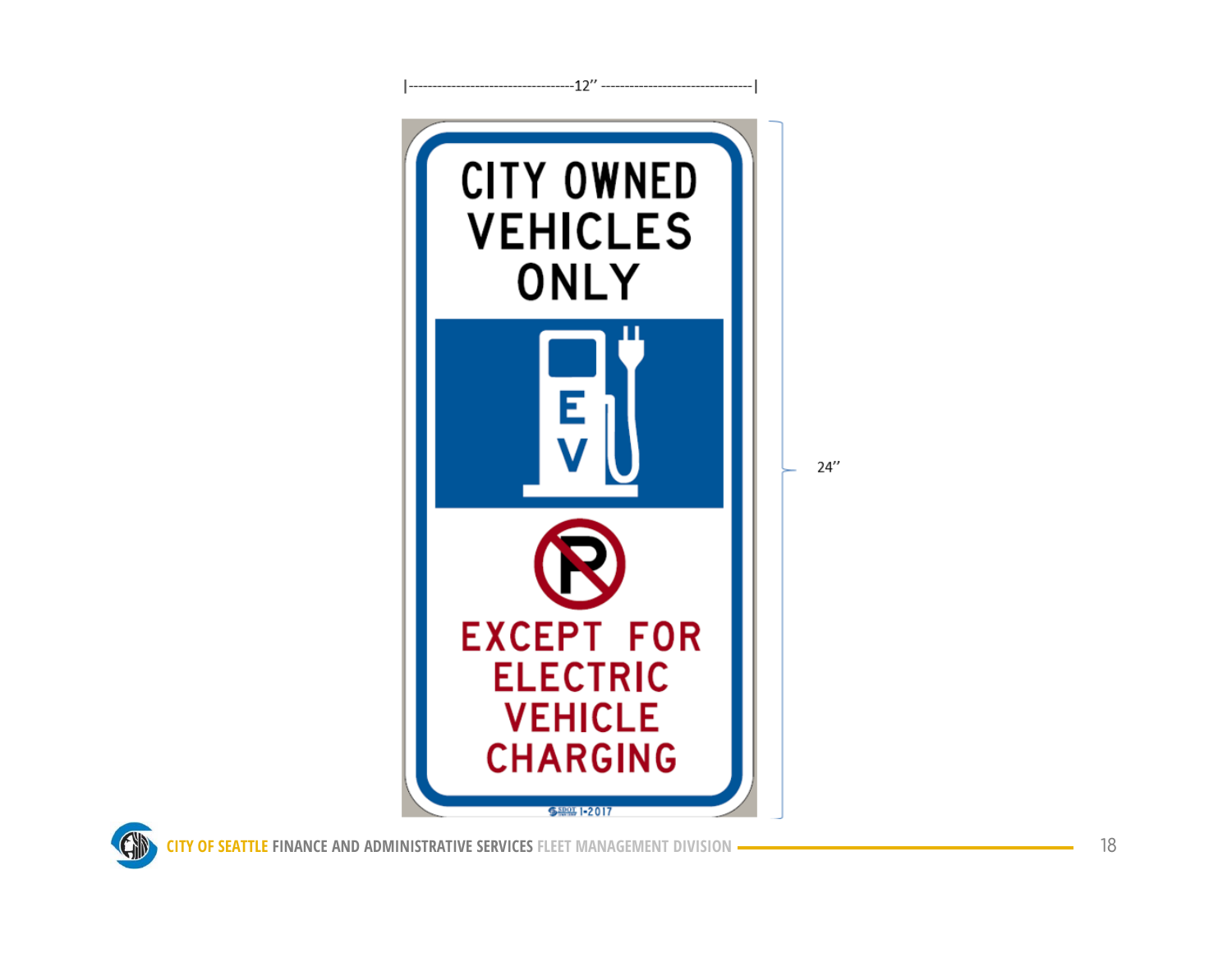## **FUNDING & FORECASTING**

#### **Funding Strategies**

- Capital Improvement Program (CIP)
	- REET funding, debt service, etc.
	- Combine w/ efficiency projects
- Extend vehicle lifecycle and use capital dollars for EVSE
- Fuel mark up or vehicle rates
- Grant funding

#### **Future Planning**

- Incorporate into remodels and new construction
- Timing of vehicles coming to market is key
- Medium/heavy duty will require more power and may come to market as PHEVs first
- Consider industry trends and talk to OEMs